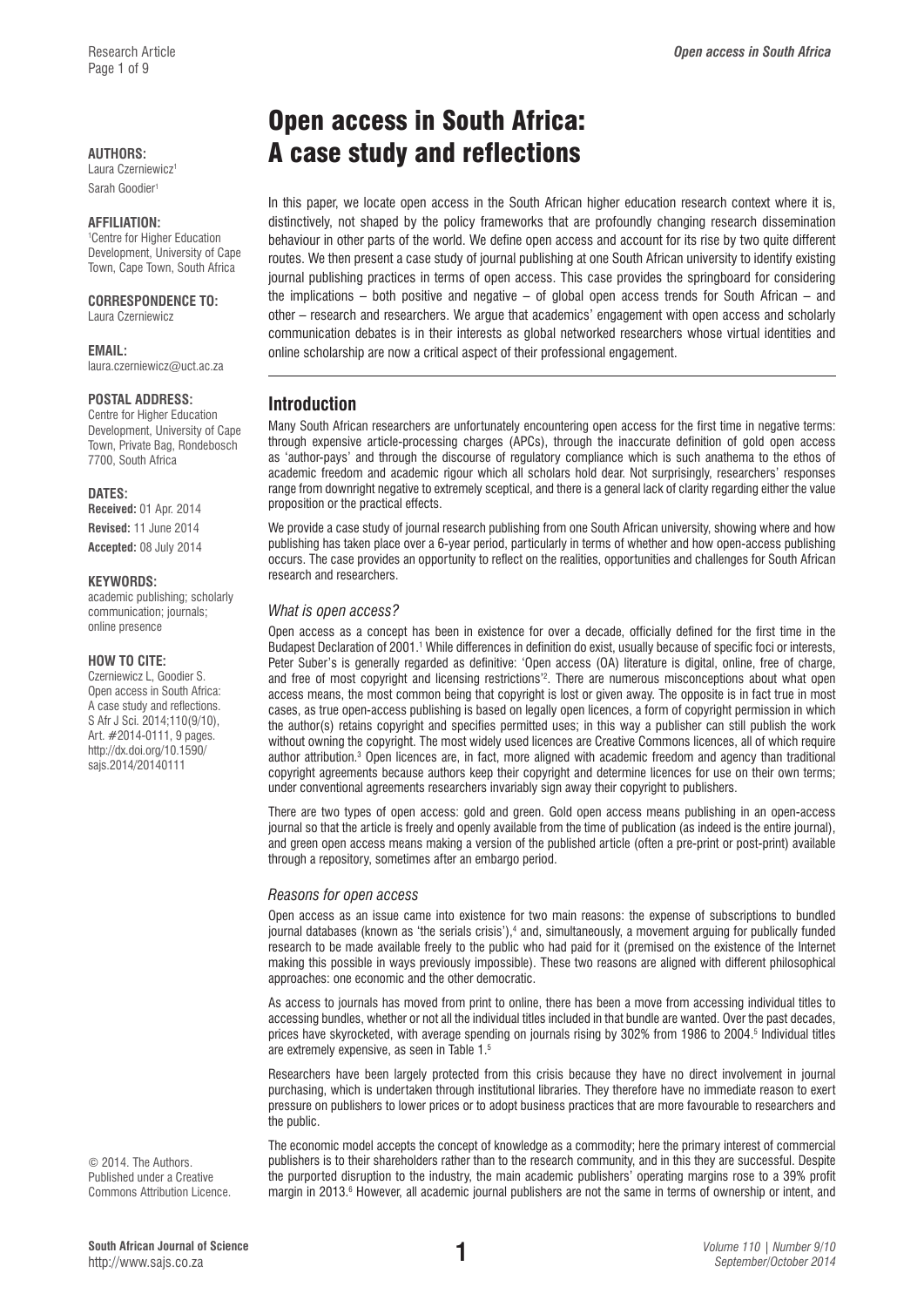this is reflected in their prices: for-profit journals are priced 10–15 times higher than not-for-profit publisher titles.<sup>7</sup>

**Table 1:** The average 2013 price<sup>t</sup> (per title) for online journals in the Web of Science index

| <b>Discipline</b>             | Average price per title (USD) |
|-------------------------------|-------------------------------|
| Chemistry                     | 3906                          |
| Physics                       | 3500                          |
| Astronomy                     | 2308                          |
| Biology                       | 2163                          |
| Engineering                   | 1942                          |
| <b>Botany</b>                 | 1885                          |
| Zoology                       | 1884                          |
| <b>Health science</b>         | 1661                          |
| Geology                       | 1513                          |
| Maths and computer science    | 1366                          |
| Technology                    | 1318                          |
| Food science                  | 1284                          |
| General science               | 1202                          |
| Agriculture                   | 1120                          |
| Geography                     | 965                           |
| Social sciences               | 818                           |
| Education                     | 778                           |
| Psychology                    | 774                           |
| Military and naval sciences   | 751                           |
| <b>Business and economics</b> | 746                           |
| Sociology                     | 721                           |
| Political science             | 620                           |
| Anthropology                  | 589                           |
| Recreation                    | 581                           |
| Law                           | 555                           |
| Library science               | 493                           |
| General works                 | 472                           |
| Arts and architecture         | 455                           |
| History                       | 433                           |
| Philosophy and religion       | 426                           |
| Language and literature       | 361                           |
| Music                         | 278                           |

*Table adapted from Bosch and Henderson5 (source: LJ Periodicals Price Survey 2013). † Prices represent print + free online, online only and the first tier of tiered pricing.*

A parallel argument for open access is founded on the democratic principles of knowledge creation and dissemination, supported by new

### technologies, and generally premised on the concept of knowledge as a commons. This is exemplified in the Budapest Declaration<sup>1</sup>:

*An old tradition and a new technology have converged to make possible an unprecedented public good. The old tradition is the willingness of scientists and scholars to publish the fruits of their research in scholarly journals without payment, for the sake of inquiry and knowledge. The new technology is the internet. The public good they make possible is the world-wide electronic distribution of the peer-reviewed journal literature and completely free and unrestricted access to it by all scientists, scholars, teachers, students, and other curious minds.* 

Whichever the approach, questions are being asked about the role of publishers in a digital age, especially in academic publishing where scholars provide unpaid-for services through the undertaking of the research itself, the peer-review process and often the editing of the research outputs too; the Cost of Knowledge movement<sup>8</sup> is one example of researchers engaging forcefully with commercial publishers on these issues. Many publishers have responded by changing their focus from content to services, and many universities already provide publishing services for journals and even books. In short, there is a growing consensus, shared by a diverse group of stakeholders, that the traditional scholarly communication system is 'broken' and not in sync with the changing practices of researchers in a digitally mediated age. That open access will form part of a scholarly communication system in transition is not in dispute – the questions are 'how?' and 'in whose interests?'

### *The value proposition*

The value of open access sometimes gets lost in bureaucratic squabbling and regulatory nitpicking, but generally there is little dispute about its merit. Open access is beneficial for research universities (their rankings and impact measures improve); for funders whose missions of creating and sharing knowledge are realised; for the research process which sees efficiencies, immediacy and transparency; and for the development imperatives of universities and societies at large for which the scholarly resources of universities are made available to all.9

Open access is essential for visibility and has proven valuable for citations: in a meta-study of 35 studies surveyed, 27 showed a citations advantage (the percentage increase ranged from 45% to as high as 600%).10 For those from less developed countries, the effect is more profound: the influence of free access on citations has been shown to be twice as large for the poorer countries in the developing world compared to richer countries, as measured by per capita gross national income.11

Open access is now a mainstream issue in the global north, and plays a central role in Latin America. What of South Africa?

### *The current global policy environment*

These issues might have remained of general interest in ways that did not affect local researchers but for the dramatic change in the funder policy environment during 2013 which saw a major shift to openaccess publishing as a condition of grant funding. The Registry of Open Access Repositories Mandatory Archiving Policies (ROARMAP)12 lists 90 funders who had such a mandate at the time of writing: these include research councils, government agencies (many US departments, for example) as well as the entire European Commission (Figure 1).

These mandates have given rise to consternation, debate, some jubilation, some anxiety and a great deal of confusion. The academic fear is largely that researchers are being told where to publish, which in reality they are not: an analysis of funder open access policies around the world showed that only in one case was publishing in an open-access journal a requirement; in all other cases, depositing in a repository was an option (the Finch report in the UK has since also shifted to a green/ gold choice).<sup>13</sup> Wallander and colleagues<sup>13</sup> analysed 48 mandatory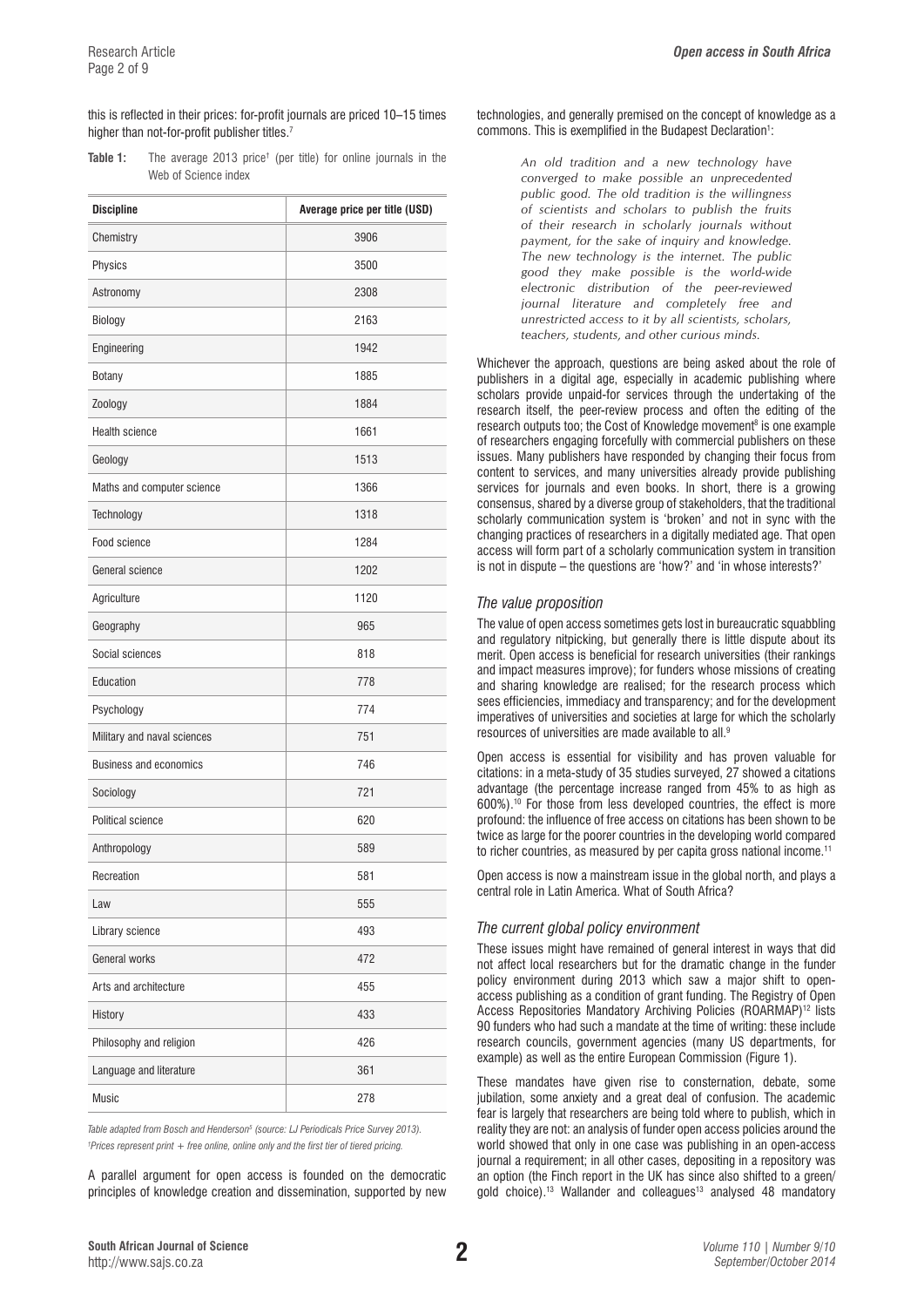funder policies and found that 33 required green (repository based) open access; 14 required either green or gold, and only one preferred gold (i.e. open-access journals) – but only 'where available'.

These trends in our local context are usefully explored through the case of one South African university, shaped by researchers' nexus in both national and international networks.



*Adapted from ROAR Funder Mandate Graph (May 2014)*

**Figure 1:** The number of funder mandates for open-access publishing per year recorded in the Registry of Open Access Repositories Mandatory Archiving Policies (ROARMAP).<sup>12</sup>

# **The South African context**

South African researchers face challenges in terms of funding: the average research and development (R&D) intensity (R&D as a percentage of GDP) for Organisation for Economic Co-operation and Development (OECD) countries was 2.4% in 2009, while few developing countries had reached 1%.<sup>14</sup> All researchers have problems accessing research<sup>15</sup>; in the African and South African context, the limited availability of research is a serious problem,<sup>16</sup> one even worse for researchers not affiliated to universities and research institutions. The cost of access is already so high, and the situation is exacerbated by worsening exchange rates: it would be dramatically worsened by the proposed VAT on digital media which would see university libraries' purchasing power reduced by a further 40%.17

Researchers also face challenges in terms of the dissemination and visibility of their research: a study reported in 201318 showed the almost entire invisibility via a Google search of South African research in an area where it is known that much research has been undertaken. The visibility issue is ironically about to become much worse when the funder policies requiring open access in the global north are implemented, and what is found online (by researchers who expect everything to be found online19) is research from the global north and not local, southern research. Geopolitical knowledge inequality, already an acknowledged problem<sup>20,21</sup>, is about to be exacerbated through poor online access and limited discoverability as well as through new bottlenecks to participation<sup>9,22</sup>. Online visibility is not a form of vanity, it is now an essential requirement for participation in knowledge creation networks.

At the time of writing, South African research funders either in or outside of government structures – including the National Research Foundation (NRF), the Department of Science and Technology (DST) and the Department of Higher Education and Training (DHET) – had not taken a definitive stand on open access and no such similar open-access publishing requirement is exerted on South African funded research. Universities therefore make strategic decisions at the institutional level, shaped partly by global research funding contracts and individual institutional missions. A handful of South African universities have adopted open access policies, including the University of Cape Town whose policy sets the scholarly dissemination default to open, encourages all scholarship to be made available, and requires journal articles, theses and dissertations to be deposited,<sup>23</sup> while the University

of Pretoria and Stellenbosch University have led the way in developing open repository infrastructure and content. A notable exception to this general lack of engagement to date is the Academy of Science of South Africa's SciELO SA open-access publishing platform<sup>24</sup> funded by DST and endorsed by DHET. Through this platform, 40 South African accredited journals were openly accessible at the time of writing, with many more under evaluation for inclusion on the platform. Journals on the SciELO platform are also indexed by the Web of Science. The increase in visibility for these journals has been dramatic in several cases. One such journal reports increased readership since going open access: 'To compare… an average issue in say 2007 with an issue now: we would print 200 copies and send perhaps 100 to subscribers and journal affiliates and sell perhaps 50 out of hand: a total circulation of 150. Now our issues collectively get about 10 000 article hits a year.' (Bank A 2014, written communication from journal editor, April 24).

Open access is making a difference to journal editors in South Africa, but what about academics? Are South African researchers publishing in open-access journals?

# **A case study: Journal publishing at the University of Cape Town**

An analysis was undertaken of the top 20 journals in which the University of Cape Town's (UCT) research output was published. This analysis is of particular interest given that half of UCT's journal output was in these 20 journals.

The focus of the analysis was on the form of publishing and the openaccess status of the top journals in which UCT publishes. Information about the open-access status of journals was obtained from the Directory of Open Access Journals<sup>25</sup> on 17 May 2013. All costs were converted to South African rands (ZAR) using the Google exchange rate calculator<sup>26</sup> on 11 June 2013 (rates: GBP1 = ZAR15.71; USD1 = ZAR10.04;  $EUR1 = ZAR13.36$ ). Costs per issue were calculated by dividing the annual subscription cost by the number of issues per year. The analysis is based on Mouton's<sup>27</sup> 'UCT Research Performance Assessment' which covers the years 2006 to 2011. While this is an institution-wide report it is skewed towards the sciences; the output of the humanities is not entirely reflected as a majority is published as books and monographs, and disciplines (such as Computer Science) which favour conference proceedings are also not well represented. It is of note that the sciences and health sciences make up 60–70% of the total output of the sample.

### *The top 20 journals*

We examined the top 20 journals in which UCT research was published between 2006 and 201127 and analysed the types of journals in which the work was published (open access, subscription or hybrid, at the time of analysis in 2013) and the publishers of these journals. The costs – in terms of subscription fees or APCs – are provided where it was possible to ascertain them (the costs provided are those at the time of analysis in 2013). Table 2 summarises this information.

Figure 2 shows the types of journals in the top 20 by category.

Figure 3 shows the number of articles published in the top 20 journals (equivalent to half of the total output) according to type (note that the number of full papers for each journal was obtained from Mouton's<sup>27</sup> report 'UCT Research Performance Assessment' presented at the UCT Research Indaba of 08 May 2013).

### *Accredited lists*

All of the top 20 journals appear on accredited lists: 19 are indexed in Web of Science and 1 is indexed in the International Bibliography of the Social Sciences (IBSS) (as of 2013). A total of 8 journals are on the DHET-accredited list (some of which are also on the Web of Science), and 4 journals are available through the open-access platform SciELO SA – *South African Medical Journal, South African Journal of Science*, *South African Journal of Surgery* and *Water SA*.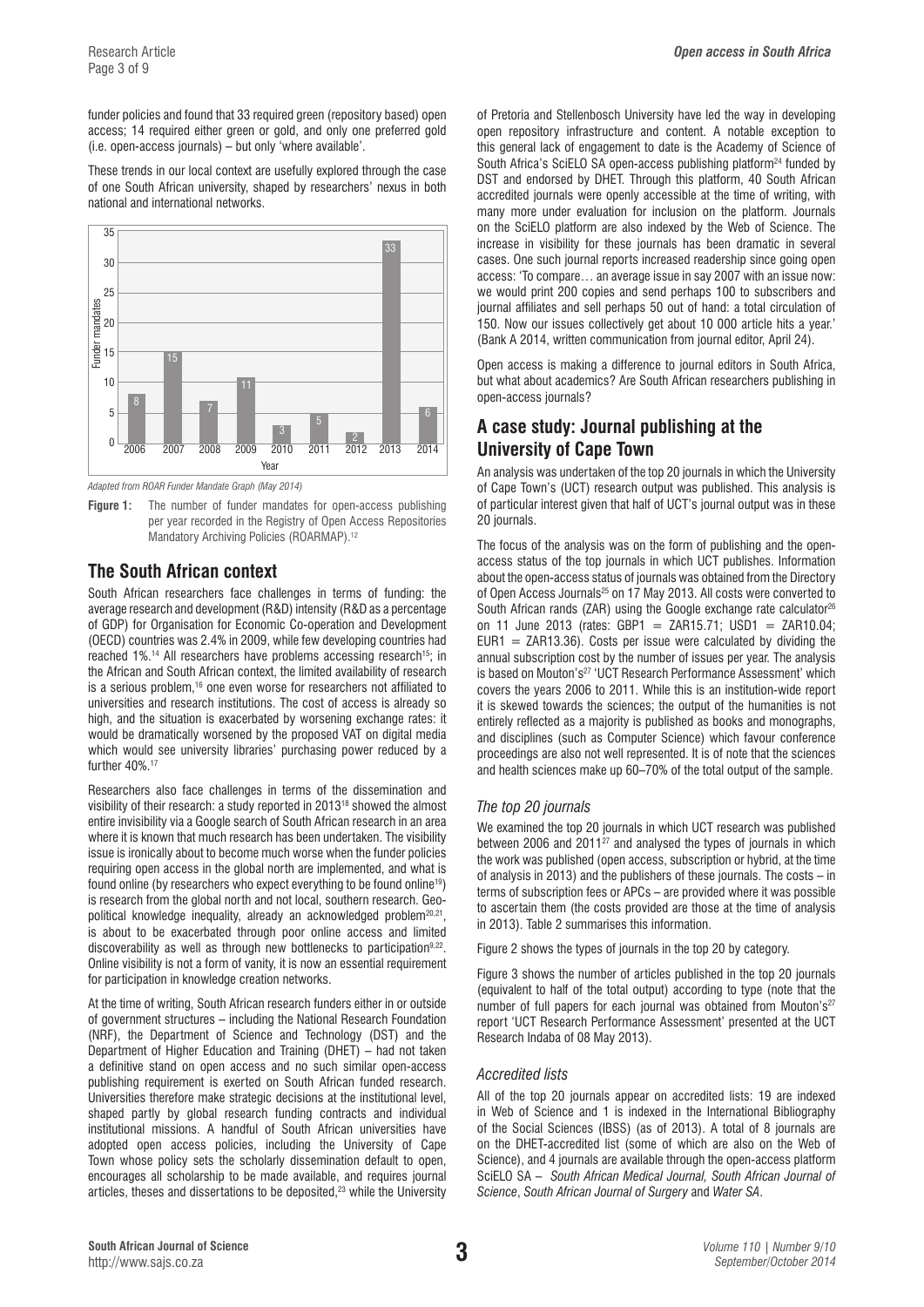| Journal                                                                   | Publisher                                                                                                                   | full papers<br>(relative proportion)<br>Number of | (Creative Commons licence)<br>Listed on the DOAJ as<br>open access? | Not open access/no open-<br>access options | Hybrid? | Article processing charges for open-access articles                                                                                                                   | Subscription costs and number of<br>('supplied by UCT libraries)<br>issues (per year)         |
|---------------------------------------------------------------------------|-----------------------------------------------------------------------------------------------------------------------------|---------------------------------------------------|---------------------------------------------------------------------|--------------------------------------------|---------|-----------------------------------------------------------------------------------------------------------------------------------------------------------------------|-----------------------------------------------------------------------------------------------|
| 1. South African Medical Journal                                          | Health and Medical Publishing Group and the Medical<br>Association of South Africa                                          | 293 (10.28%)                                      | Yes (CC-BY-NC)                                                      |                                            |         | None                                                                                                                                                                  | ZAR1044 (print)<br>12 issues                                                                  |
| 2. African Journal of<br>Marine Science                                   | NISC and Taylor & Francis                                                                                                   | 120 (4.21%)                                       |                                                                     |                                            | Yes     | ZAR10000                                                                                                                                                              | $(\text{pint} + \text{online})$<br>4 issues<br>ZAR1495 <sup>+</sup>                           |
| 3. PLoS One                                                               | PLOS                                                                                                                        | 104 (3.65%)                                       | Yes (CC-BY)                                                         |                                            |         | USD1350                                                                                                                                                               |                                                                                               |
| 4. Monthly Notices of the Royal<br>Astronomical Society                   | Oxford Journals                                                                                                             | 91(3.19%)                                         |                                                                     |                                            | Yes     | GBP1450<br>USD2550<br>EUR2175                                                                                                                                         | GBP5213 (print + online)<br>GBP4656 (online)<br>GBP4745 (print)<br>12 issues                  |
| 5. Minerals Engineering                                                   | Elsevier                                                                                                                    | .88%<br>82 <sup>(2)</sup>                         |                                                                     |                                            | Yes     | USD2500                                                                                                                                                               | $(online - 5 users)$<br>USD2145 (print)<br>USD1429.87<br>15 issues                            |
| 6. South African Journal of Science                                       | Academy of Science of South Africa                                                                                          | .67%<br>76 (2.                                    | Yes (CC-BY)                                                         |                                            |         | ? (not indicated on site)                                                                                                                                             | ZAR1000 (print)<br>6 issues                                                                   |
| 7. AIDS                                                                   | Lippincott Williams & Wilkins                                                                                               | 64 (2.25%)                                        |                                                                     |                                            | Yes     | USD3000                                                                                                                                                               | USD3155 (not stated what this<br>18 issues<br>includes)                                       |
| 8. Ostrich                                                                | NISC and Taylor & Francis                                                                                                   | 57 (2.00%)                                        |                                                                     |                                            | Yes     | ZAR10000                                                                                                                                                              | $(pint + online)$<br>ZAR995 (online)<br>ZAR1135<br>3 issues                                   |
| 9. British Journal of Sports<br><b>Medicine</b>                           | <b>BMJ Publishing Group</b>                                                                                                 | 55 (1.93%)                                        |                                                                     |                                            | Yes     | GBP1950                                                                                                                                                               | (institutional price not on site)<br>18 issues                                                |
| 10. Physical Review D                                                     | American Physical Society                                                                                                   | 54 (1.90%)                                        |                                                                     |                                            | Yes     | USD1700                                                                                                                                                               | USD10505 (print + online) for large<br>research institutions<br>USD7695 (online)<br>24 issues |
| 11. South African Law Journal                                             | JUTA                                                                                                                        | .76%<br>50 (1.                                    |                                                                     | Yes                                        |         | n/a                                                                                                                                                                   | 4 issues<br>ZAR939                                                                            |
| <b>12. International Journal of</b><br>Tuberculosis and Lung Disease      | International Union Against Tuberculosis and Lung<br>Disease                                                                | 50 (1.76%)                                        |                                                                     | Yes                                        |         | n/a                                                                                                                                                                   | EUR5000 (print + online) 300 - 700<br>end users<br>12 issues                                  |
| 13. Lancet                                                                | Elsevier                                                                                                                    | 49 (1.72%)                                        |                                                                     |                                            | Yes     | USD5000                                                                                                                                                               | USD1629 <sup>t</sup> (online)<br>EUR1604 <sup>+</sup> (print)<br>52 issues                    |
| 14. South African Journal<br>of Surgery                                   | Association of Surgeons of South Africa, Health and<br>Medical Publishing Group and the Medical Association<br>South Africa | 47 (1.65%)                                        | Yes (CC-BY-NC)                                                      |                                            |         | None                                                                                                                                                                  | 4 issues<br>n/a                                                                               |
| 15. JAIDS - Journal of Acquired                                           | Lippincott Williams & Wilkins                                                                                               | .61%<br>46 (1.                                    |                                                                     |                                            | Yes     | USD3000                                                                                                                                                               | $USD2588$ (print + online + iPad)<br>15 issues                                                |
| Immune Deficiency Syndromes<br>16. South African Journal<br>of Psychology | Psychological Society of South Africa                                                                                       | .61%<br>46 (1.                                    |                                                                     | Yes                                        |         | n/a                                                                                                                                                                   | Not stated<br>4 issues                                                                        |
| 17. Marine Ecology<br><b>Progress Series</b>                              | Inter-Research                                                                                                              | 44 (1.54%)                                        |                                                                     |                                            | Yes     | (1) Free access: EUR500 (1-8 pages,) EUR800 (9-14),<br>(2) Open access under CC-BY licence: EUR900 (1–8), $\text{EUR1200 (9–14), EUR1400 (>14)}$<br>EUR1000 $($ > 14) | 25 volumes<br>EUR5714 <sup>+</sup>                                                            |
| 18. Journal of Infectious Diseases                                        | Oxford Journals                                                                                                             | 44 (1.54%)                                        |                                                                     | Yes                                        |         | n/a                                                                                                                                                                   | GBP2153 (print + online) GBP1721<br>(online) - for 1000-9999 end users<br>24 issues           |
| 19. CNS Spectrums                                                         | Cambridge University Press                                                                                                  | 47%)<br>42 (1.                                    |                                                                     | Yes                                        |         | n/a                                                                                                                                                                   | Not stated<br>12 issues                                                                       |
| 20. Water SA                                                              | Water Research Commission                                                                                                   | 41 (1.44%)                                        | (free online)                                                       | Yes (free online)                          |         | n/a                                                                                                                                                                   | Not stated<br>4 issues                                                                        |

Top 20 journals: case study summary table

Table 2: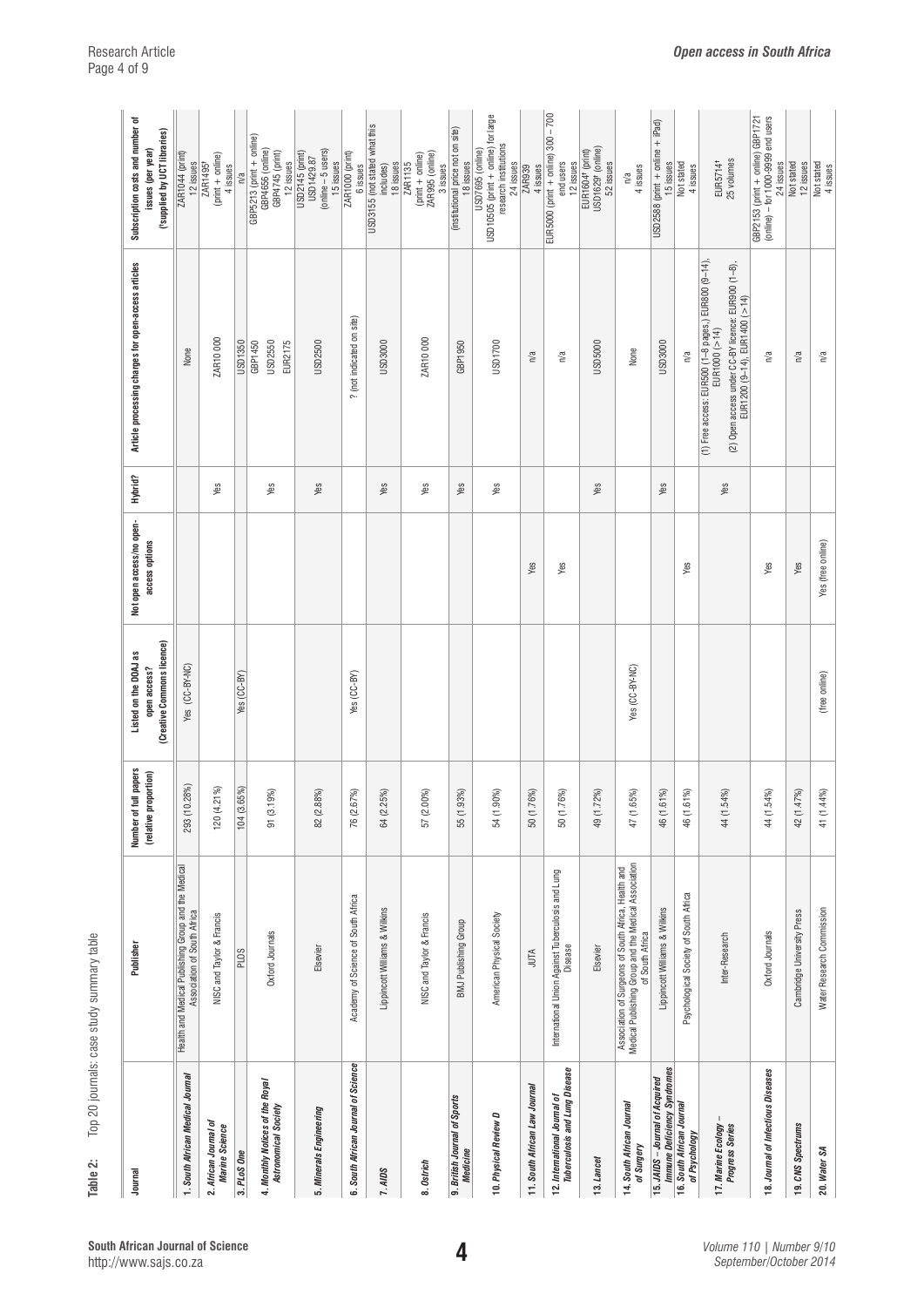

**Figure 2:** Number (%) in each category of the top 20 journals in which authors from the University of Cape Town publish.

### *Free online and open access*

Of the 20 journals, 5 are freely available online: *South African Medical Journal*, *PLoS One*, *South African Journal of Science, South African Journal of Surgery* and *Water SA*. The publications by UCT authors in these five journals make up 19.69% of the total relative proportion of all UCT articles published. Four of these five journals are available through SciELO SA, four are formally open-access journals (i.e. freely available online and openly licensed under Creative Commons licences) – 18.25% of the total relative proportion of UCT articles are published in these journals – and one is freely available online with registration (1.44% of the total relative proportion of UCT articles are published in this journal).

Of the open-access journals, two are available under Creative Commons Attribution (CC-BY) licences – which means anyone can 'distribute, remix, tweak, and build upon' the work provided that the original author is credited.<sup>3</sup> Others can profit from the work, as there is no restriction on commercial use. The other two are available under the Creative Commons Attribution Non-Commercial (CC-BY-NC) licence – which means anyone can 'distribute, remix, tweak, and build upon' the work provided the original author is credited and the work is not used commercially.<sup>3</sup>

There are no costs for publishing in three of these four open-access journals, and, interestingly, all three journals are local. UCT authors published 416 full papers (i.e. 14.6% of the total) in these three nocosts-for-publishing journals.

The remaining open-access journal has an APC. *PLoS One* charges an APC of ZAR13 800.65 per article. With 104 full papers published in *PLoS One*, the total possible cost (disregarding fee reductions, fee waivers, etc.) is ZAR1 435 267.60. It would require an interrogation of each of these articles to find out what the actual costs were for these 104 papers, given that UCT authors do apply for waivers and reductions, and also that APCs may be paid by co-authors from countries for which there are block grants for APCs.

The publishers of these open-access journals are: Health and Medical Publishing Group and the Medical Association of South Africa (copublishers) (*South African Medical Journal);* PLOS (*PLoS One*); Academy of Science of South Africa (*South African Journal of Science*); Association of Surgeons of South Africa, Health and Medical Publishing Group and the Medical Association of South Africa (co-publishers) (*South African Journal of Surgery*) and the Water Research Commission (*Water SA*). It is of note that these open-access journals are largely published by associations rather than for-profit publishing companies.

### *Hybrid journals*

There are 10 journals (i.e. half) which are available via subscription with an option to make a specific article openly accessible – that is, hybrid journals. These journals are *African Journal of Marine Science*, *Monthly Notices of the Royal Astronomical Society*, *Minerals Engineering*, *AIDS*, *Ostrich*, *British Journal of Sports Medicine*, *Physical Review D*, *Lancet*,



**Figure 3:** Number of articles published in the top 20 journals in which authors from the University of Cape Town publish (by category).

*JAIDS* and *Marine Ecology – Progress Series*, and are published by NISC and Taylor and Francis (co-publishers), Oxford Journals, Elsevier, Lippincott Williams & Wilkins, BMJ Publishing Group, American Physical Society and Inter-Research (Table 2).

The subscription costs *per issue* (where it was possible to ascertain) for these journals range from approximately ZAR373 to ZAR6919 (for print + online); ZAR418 to ZAR6298 (for print only); ZAR320 to ZAR6180 (for online only); ZAR1763 (for print  $+$  online  $+$  iPad) and ZAR1791 to ZAR3100 (not stated what this cost includes). Therefore, an overall cost range per issue is ZAR320 to ZAR6919. In addition to subscription costs, all of these hybrid journals also charge APCs, ranging from ZAR10 000 to ZAR51 113 per article, for open-access articles.

The publications by UCT authors in these 10 journals make up 23.23% of the total relative proportion of UCT articles published.

It is these journals which can be described as 'double dipping', as they benefit from both subscriptions and APCs.

### *Subscription access*

Five of the journals are available via subscription only with no openaccess option. These journals are *South African Law Journal*, *International Journal of Tuberculosis and Lung Disease*, *South African Journal of Psychology*, *Journal of Infectious Diseases* and *CNS Spectrums*. These journals are published by a mixture of publisher types: JUTA, International Union against Tuberculosis and Lung Disease, Psychological Society of South Africa, Oxford Journals and Cambridge University Press.

The subscription costs (where it was possible to ascertain) for these journals range from ZAR234 (for print only) to ZAR5652 (print and online for 300–700 end users) per issue. Three of the journals do not provide a subscription cost on their website and the costs were also not available through the UCT library. The publications by UCT authors in these five journals make up 8.14% of the total relative proportion of UCT articles published.

### **Observations**

The case study of publishing at UCT provokes several interesting points including the extent of existing publishing in open-access journals, the limited requirement for APCs, the nature of hybrid journals and the possibilities for green route open access in the South African context.

### *Open-access journals*

The finding that nearly a quarter of the top 20 journals are open-access journals is of note given that the South African policy environment does not require or encourage open access. Articles in these open-access journals account for a third of those published in the top 20 journals. It is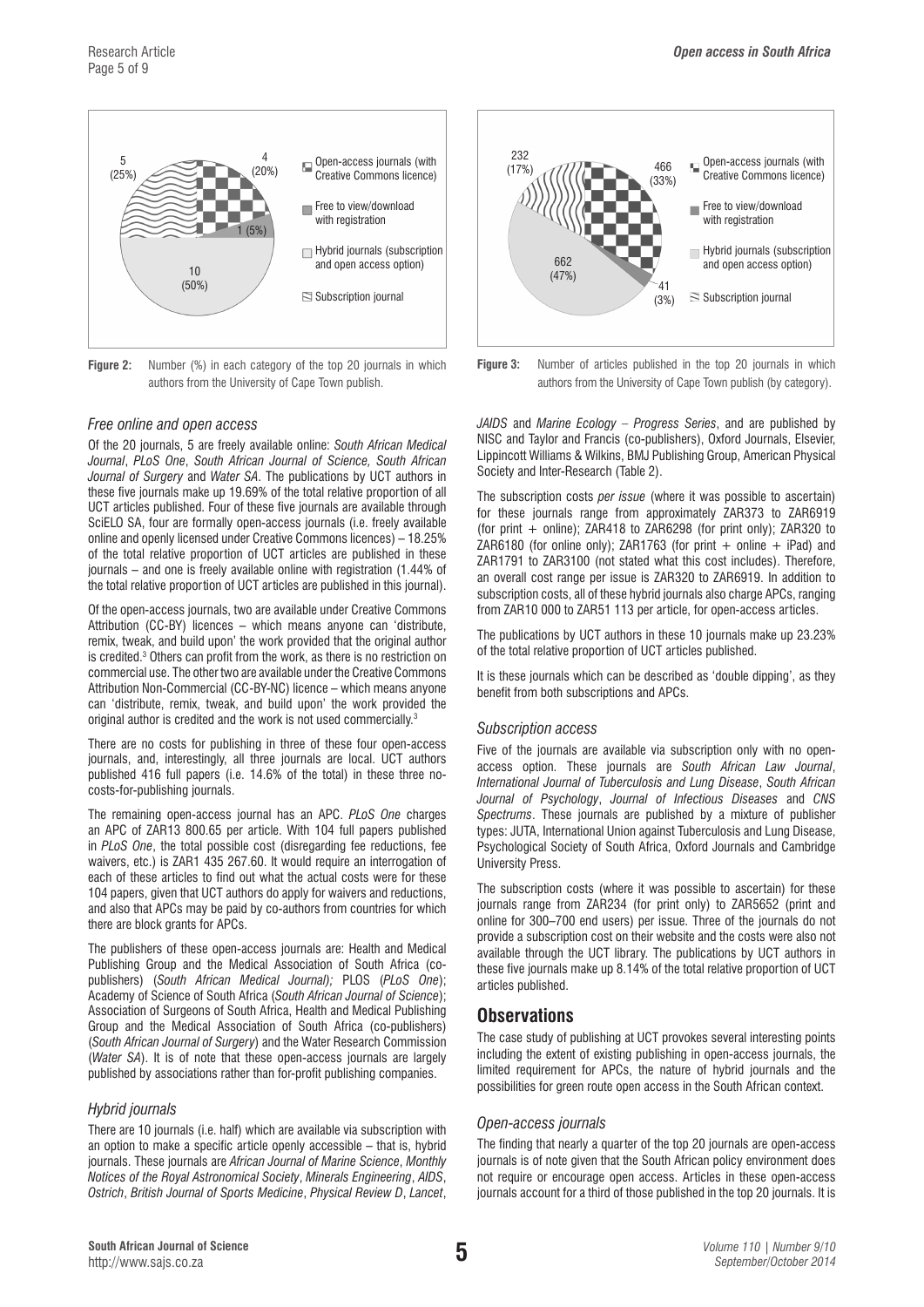perhaps unsurprising that these are all science-aligned journals as openaccess publishing has been more predominant in the sciences to date.28

It may come as a surprise that of these open, freely available journals, only one – *PLoS One* – charges an APC. This finding means that of the open-access articles published  $(n=466)$ , only 23% (104) required APCs. The misconception that open access equals 'author pays' is possibly caused by the muddying of the waters of the hybrid journals which offer APCs in addition to subscriptions, as seen in 10 of the 20 journals in this case study.

However, 'pure' open-access journals have a number of funding models, including membership fees, sponsorship and subscriptions (for print copies). The different options, as well as how they are utilised by different-sized publishers, are shown in Figure 4, adapted from Dallmeier-Tiessen et al.29

The fully funded APC model is considered advantageous because it makes publishing costs more transparent to researchers and engages them with the realities of research dissemination. In a recent (2014) study,<sup>30</sup> it was noted that 'there is evidence from a variety of sources that APC price is a consideration for many researchers and is helping moderate APC prices'. This is a good thing for the system as a whole, especially in the South African situation, in which, for open access APCs to be effective, it is essential that institutions see cost savings through funds not spent on subscriptions, especially given that there are no APC funds forthcoming from the government, as elsewhere.

Some South African universities (e.g. Stellenbosch<sup>31</sup>) have provided their own in-house APC funds to support open-access publishing. Whether these funds are specifically for open-access journals or can be used for hybrid journals is relevant, as it determines whether or not the institution is paying the publisher twice – once to write and publish and once to access and read. In addition, publishers like PLOS have a fee waiver policy for those who cannot afford the full, very expensive costs of APCs.32 PLOS, as well as other publishers, also have a system of waivers based on a country's economic status, with reduced APCs for those below a specific per capita GDP: South Africa does not benefit from these blanket waivers although individual researchers can request waivers.

While legitimate and reputable open-access journals such as *PLoS One* have been in existence for several years, the policy shift to open access has seen an explosion in vanity publishers and 'predatory' journals which assure scholars of publication at a cost, regardless of peer review or quality. These publishers and journals have given all open-access journals a bad reputation. Of course, the criteria of quality – in the form of reputable editorial boards and rigorous peer-review processes – pertain to both open-access and propriety journals. Indeed, there are many

poor quality proprietary journals, and scams occur in both – the recent case of computer-generated 'gibberish' research papers being removed from the archives of reputable and well-known commercial publishers after the papers were shown to be fakes is just one example.33 The increasingly open research domain enabled by the online environment is one possible piece in the real rise in the number of retractions in high-impact journals in recent years.<sup>34</sup> South African researchers could reap the benefits of the additional checks that choosing open and digital publishing options enables.

### *Hybrid journals*

Hybrid journals require particular attention, because they are a lose-lose situation for universities in that they pay twice (and perhaps a win-win for those publishers who are comfortable with being paid twice). The finding that 50% (*n*=10) of the top 20 journals in which UCT research is published, containing 47% (*n*=662) of the articles considered in this case study, are hybrid journals should be of particular concern to UCT, as well as to other South African universities. In some cases, research funders provide funds for APCs, an example being the Wellcome Trust whose recent data shows dramatically the extent to which double charging is taking place. A report of a 1-year period (October 2012 to September 2013) showed that academics spent GBP3.88 million to publish articles in journals with immediate online access – of which GBP3.17 million (82% of costs, 74% of papers) was for publications that universities would then be charged for again. Only GBP0.70 million of the charity's GBP3.88 million was used for publishing in a 'pure open-access' journal. Specifically, the Wellcome Trust paid nearly GBP1 million to Elsevier, and over GBP500 000 to Wiley-Blackwell to make articles freely available on point of publication, in journals that a university library would also be trying to find money to pay subscription fees.<sup>35</sup>

The dysfunctional nature of the hybrid journal market has been recently described in some detail by Björk and Solomon<sup>30</sup> who express concern about the transparency of the process of subscription reductions when aligned with APCs, especially in light of the fact that

> *reductions in the list prices of individual titles are almost meaningless since the bulk of the publishers' subscription revenue comes from multi-year bundled contracts or 'big deals', the details of which often are hidden behind nondisclosure agreements.*30(p.39)

They also raise as concerns the mechanisms for reducing subscription costs for individual universities or consortia in direct proportion to the hybrid APCs paid by them. They point out that such agreements may be difficult both to negotiate and implement. In short, efforts to keep



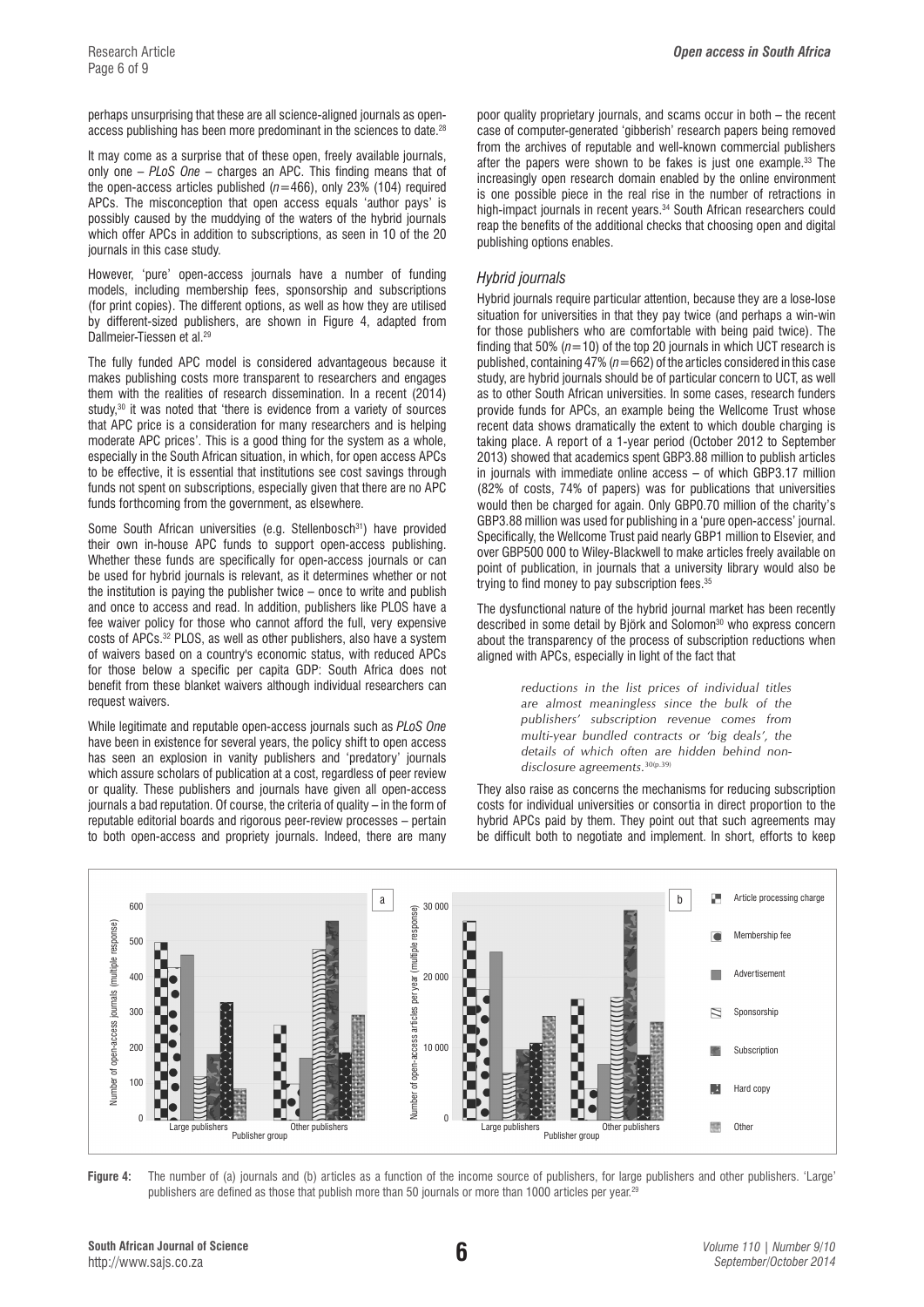commercial publishers in the scholarly cycle and good intentions to enable open access are being derailed by complicated and bureaucratic processes with unanticipated consequences which may well undermine the good they set out to achieve.

One might be tempted to suggest that, in light of the complexities of the implementation in other countries, South African researchers are well enough served by closed, paywall proprietary journals. However, these journals are becoming unaffordable even for elite institutions, and the research that is published in them is effectively lost to all without financial and technical access. Through this traditional route, research uptake is thwarted and research investment wasted – a situation that South Africa can ill-afford.

### *Paywall and hybrid journals – the repository route*

An examination of the 20 journals in the UCT case study shows that most (*n*=18) allow for versions to be deposited in institutional or disciplinary repositories (as ascertained by searching on Sherpa Romeo), although embargo periods may apply. Of these 18 journals, 14 allow for pre-print archiving (3 of the open-access/free online journals, 9 of the hybrid journals and 2 of the subscription journals), 11 allow for post-print archiving with no restrictions (4 of the open-access/free online journals, 5 of the hybrid journals and 2 of the subscription journals) and 6 allow for publisher's version to be archived (4 of the open-access/free online journals, 2 of the hybrid journals and none of the subscription journals). Another study<sup>36</sup> which looked at an extremely large sample (1.1 million articles) across a variety of publishers found that the majority of articles was legally eligible for repository deposit. Approximately half of the articles could be shared at the time of publication either as the accepted manuscript or as the publisher's version and this number increased to 80.4% after 1 year from publication.

Under pressure from academics globally, publishers have agreed that a version of a journal article can be deposited legally in authors' institutional repositories or on their own websites. These kinds of institutional mandates came to a peak a few years ago in the global north, and many publishers automate linkages to institutional scholarly communication structures, sometimes after a specified embargo period.

This route in South Africa would make a real difference to the availability of local research online.

In recent years, there has been increased attention paid to such mandates in South Africa and elsewhere in Africa (for example, several Kenyan universities now have open access mandates<sup>9</sup>), as universities have become more attuned to the necessity of guarding and taking responsibility for the presentation and dissemination of their own resources. Universities with robust scholarly communication infrastructures and expertise can and should play a significant role in preserving and disseminating the journal scholarship of their universities through their own efforts and expertise.

The role of repositories in online visibility is proven in numerous studies with its value particularly emphasised in developing country contexts. In the South African situation, that same study (mentioned earlier) which found such limited visibility of South African research online found that one article appeared on Google and Google Scholar top 10 results. This article was accessible only through a subscription of USD593 for 12 issues or by online access to the single article for 24 h at a cost of USD31.50, but it had been legally deposited into a university repository from where it had been downloaded 2356 times at the time of writing. Ironically, the journal in which the article was published subsequently offered an open-access publishing option, at a cost to the author of USD3000.18

Together with such mandates has been increased attention to the building of scholarly communication infrastructures to support not only the deposit of journal articles but the full gamut of scholarly communication and research dissemination activities enabled in a digitally mediated age of scholarly social media and online participation. It is beyond the scope of this piece to discuss the intricacies of infrastructure and repositories; suffice to say that they provide a valuable mechanism for South African researchers wishing to improve their online visibility, share their scholarly output online, extend their research networks and make their work available to all with Internet access.

# **Concluding discussion**

There is no question that open access is now firmly part of the global knowledge creation and dissemination landscape. It is the present



**Figure 5:** The number of institutional mandates on open-access publishing per year recorded in the Registry of Open Access Repositories Mandatory Archiving Policies (ROARMAP)<sup>12</sup>.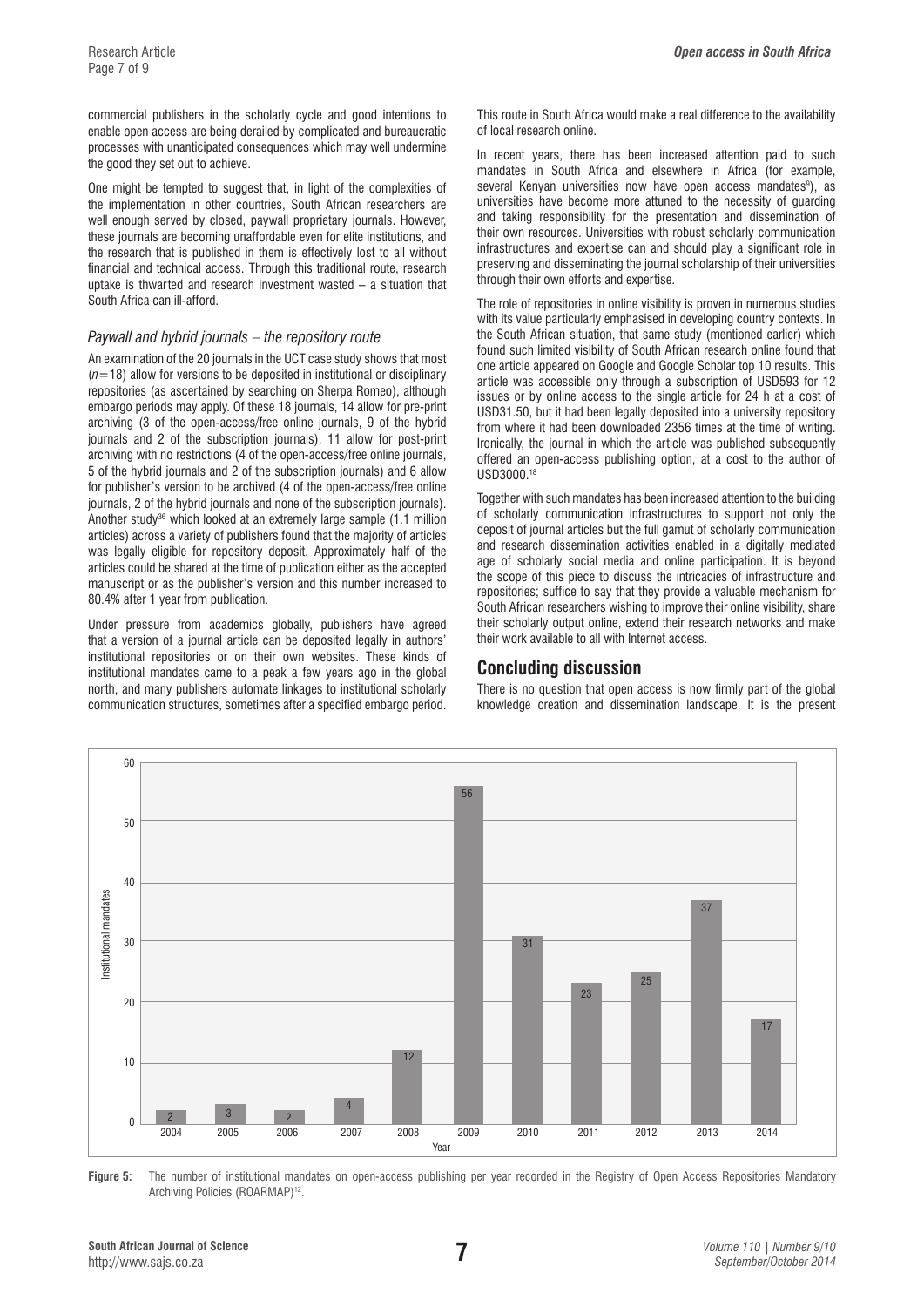muddied and muddled transition which makes the terrain hard to read, especially as stakes are claimed and interests fought over. South African scholars need to understand the shape of the shifting landscape and engage with the debates to ensure that their own interests are being addressed. A worst case scenario for South African researchers would be a lose-lose situation in terms of both access and participation. It would be debilitating for local researchers for access to northern research to become straightforward, but opportunities for participation by southern researchers to be reduced. Access to southern research is likely to be even further reduced as local researchers' publishing options might be restricted by financial gatekeeping at the outset. While sweeping changes in the global north will see more northern research freely available to all online, the danger for locals is twofold: firstly, that they may be limited in their opportunities to publish (especially by expensive APCs) and, secondly, that their own research drowns in the worsening invisibility of the online discoverability sphere.

The transition does not have clear sign posts; indeed, many believe that the present moment is a turning point for open access with a tug of war between a publisher-driven future and a researcher-driven future. South African researchers especially have a vested interest in understanding and engaging with the issues.

What does this mean for South African scholars? Academics need to cast a sharp eye on the choices they are offered and differentiate between types of journals (whether fully open access or hybrid) and between open access options. Doing so is premised on a realisation that taking control of research dissemination is increasingly in academic interests. Historically, research ended when an output was published; now the publication is dynamic and at the centre of a virtuous cycle of participation, online representation and the co-production of knowledge in a borderless world.

Central to full participation and engagement is copyright. There is less reason than ever before for academics to give away their copyright, when legal alternatives exist which give publishers the right to publish while academics keep the copyright on their own work and specify their own conditions. Even publishers are quietly coming to realise this; it is no coincidence that so many are changing their business models to provide research-related services and tools in new areas such as text mining, referencing and research collaboration.

A strategy that exists immediately for academics is to deposit their work in institutional and disciplinary repositories as well as properly curated websites. The expertise and costs associated with professionally preserved content are borne by informational professionals with the necessary proficiencies. Assuring that scholarly content is online and visible is not only essential for personal scholarly presence, it is also a part of ensuring equity of representation and realigning lopsided geopolitical knowledge resources online. Representation matters – because what is found online increasingly shapes what is known and what can be known. Knowledge which can be found online becomes that which is considered legitimate, normalising it and giving it power.

How the current tensions and debates in scholarly communication play out is of import to academics who should get involved in open access negotiations at the policy level: the outcomes really matter to researchers. Engagement between academics and government departments (such as DHET and DST) around open access policies and funding in the South African research environment is a key requirement going forward. The lack of a national open access policy in South Africa hinders the development, growth and availability of local research, which is in stark contrast to the strong national legislative leadership shown by countries in Latin America such as Mexico, Peru and Argentina, which have all passed national open access policies in the last 18 months, with Brazil's in the offing. National government also needs to step in at the resource and system levels. While the SciELO SA initiative is laudatory, it must be only the first step in developing and supporting new business models for scholarly publishing in the public interest. In the same vein, regulations and allocations for research dissemination (including APCs) also need urgent state attention.

Collaboration between researchers and universities in negotiations with publishers to change terms of agreement will also strengthen the interests of academia. Negotiations with stakeholder groups would of necessity include publishers and most especially should acknowledge the importance of publishing skills which are critical no matter where they are located. But fine-tuning is needed to differentiate between publishers: they are not the same and their *raison d'être* differs, profoundly determining their behaviour. Difficult questions can and must be asked, and the terms of agreement renegotiated. All this must happen while simultaneously ensuring that the highest quality academic standards are maintained and that fraudulent opportunists are firmly nipped in the bud.

As the entire global ecosystem changes, academics need to participate in global conversations about the changing nature of research dissemination in order to ensure that voices from developing countries are inserted and heard. Northern-focused gazes rarely serve the needs of research and social development in the global south; decisions may not be feasible or may privilege those with more access and with the tools to facilitate visibility and participation. While hybrid economies and ecologies can and do exist (the open source community is a fine example), academics need to intercede to ensure that commercial interests serve academic interests first and foremost, and not the other way around.

Within universities, academics need to lobby for changes in performance assessment and promotion mechanisms in order to widen the types of knowledge production acknowledged by the rewards system. Academics now can benefit from new formats and exploit the read-write affordances of new technologies, and participatory, open or collaborative academic roles and outputs are now possible; but academic evaluation systems have been slow to acknowledge and reward them.

As Poydner put it so well, what is so exhilarating about a research-driven model is that it is future focused, and so has the potential to produce forms of scholarly communication more suited to the networked environment<sup>37</sup>; it holds out the promise of a new 21st century scholarly communication system, not a retrofitted 20th century system. We would add that, for the opportunities to be realised, it is essential that they are determined through a genuinely global conversation to create scholarship shaped by academic rigour and quality, disciplinary frameworks and research imperatives, not determined by geographical borders, technical and other inequalities or commercial gains.

In short, we argue that despite the muddled representations of open access discourses in the South African research terrain, researchers should firmly engage with the specificities of open-access publishing through both journals and repository deposit. Engaging with open access is an important way of taking control of the fruits of academic labour – essential for individual scholars and the universities whose mandates of knowledge creation and dissemination they serve as well as the broader community which needs access to the latest research to grow, benefit from and participate in a global body of knowledge.

# **Acknowledgements**

We thank Johan Mouton and the UCT Research Office for the UCT publication data analysed here. Two anonymous reviewers are also thanked for their insightful comments and suggestion.

# **Authors' contributions**

Both authors contributed equally to the manuscript.

# **References**

- 1. Budapest declaration on open access [homepage on the Internet]. c2001 [cited 2014 Mar 25]. Available from: <http://www.budapestopenaccessinitiative.org/>
- 2. Suber P. Open access. Cambridge: MIT Press; 2012. Available from: [http://](http://mitpress.mit.edu/books/open-access) [mitpress.mit.edu/books/open-access](http://mitpress.mit.edu/books/open-access)
- 3. Creative Commons. About the licenses [homepage on the Internet]. No date [cited 2014 Mar 25]. Available from: <https://creativecommons.org/licenses/>